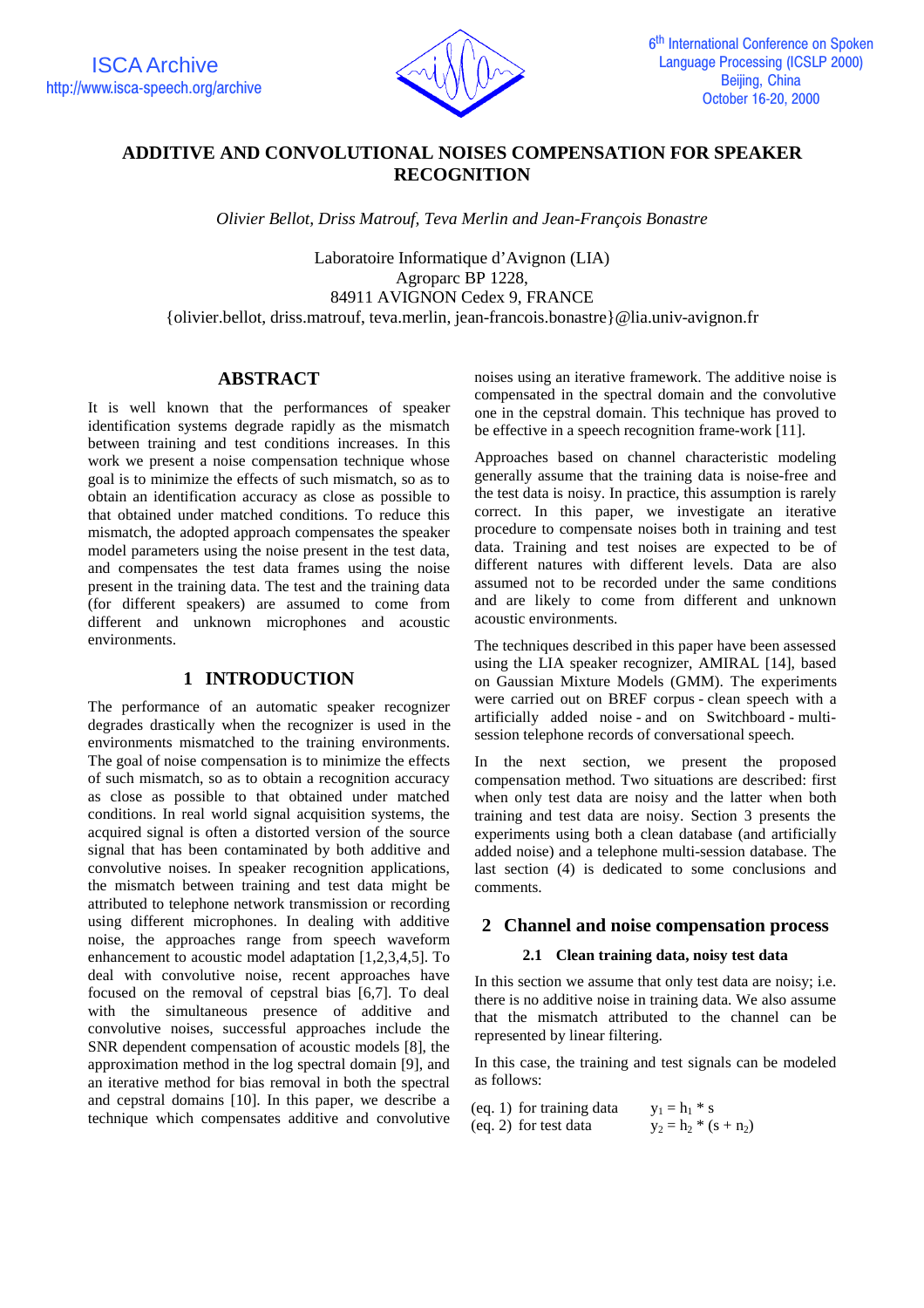where *s* is the hypothetical noise-free signal,  $h_1$ corresponds to the channel effects in the training data (convolutional noise),  $n_2$  and  $h_2$  represent respectively the additive noise and the channel (convolutional) noise in test data.

To reduce the mismatch between training and test data, our approach compensates the speaker model parameters using the noise present in the test data. This can be done using a parallel model combination (PMC) technique [5] which approximates noisy speaker models by combining a speaker model (trained on  $y_1$ ) with the noise model (trained on  $n_2$ ). Various PMC techniques have been proposed: log-normal approximation [5], numerical integration [12] and data driven approaches [13,11]. In this work, we have chosen a data driven approach [11]. The approximations required for model combination are avoided by using the original training data instead of using only the associated models or generating speech frames from speaker models.

Using an appropriate operating scheme, the combination processes based on original training data can be performed as fast as PMC techniques. For a speaker model, the combination process is carried out sentence by sentence, using the following sequence of operation:

- The GMM speaker model is trained using the original training data. Any estimation algorithm can be used for this task.
- The association between each training frame and the corresponding (speaker model) Gaussian components is determined and stored once - before the compensation process - and remains unchanged during the combination process. We have chosen to associate each training frame with the Gaussian component corresponding to the highest posterior probability.
- The compensation process is now applied. This process is described in the next paragraph.
- Lastly, the stored association (memorized during the second phase) is used to obtain the noise compensated models. For each Gaussian component, a new mean vector and a new covariance matrix are directly calculated.

For the noise compensation only frames representing  $h_2^*n_2$  are available according to the channel model described by equations (1,2). To combine the training data utterances with the test noise frames, we need an estimate of frames representing  $h_1 * n_2$ . To obtain  $h_1 * n_2$ frames, we estimate filter  $h_1 * h_2^{-1}$  which is applied to  $h_2$ <sup>\*</sup>n<sub>2</sub> frames following equation 3:

$$
(eq. 3) (h_1 * h_2^{-1}) * h_2 * n_2 = h_1 * n_2.
$$

Filter  $h_1 * h_2^{-1}$  is obtained using an iterative process, in the cepstral domain. Equation 4 shows the form of this filter:

(eq. 4) 
$$
h_1 * h_2^{-1} = \text{mean}[(s+n_2) * h_2] - \text{mean}[(s+n_2) * h_1]
$$

The first estimate of  $n_2 * h_1$  is  $h_2 * n_2$ . The normalization is achieved by subtracting the cepstral mean from the modified training data (after combination) and from the test data frames. This normalization respects the convolutional component.

Three remarks complete the description of the proposed method:

- The combination of training data with the test noise is done in the spectral domain - frame by frame - in a circular manner. This technique allows proper and straightforward adaptation of covariance matrices.
- Theoretically, if there is no additive noise in test data  $(n<sub>2</sub>=0)$ , our compensation process is equivalent to the cepstral mean removal technique. Furthermore, if there is no channel mismatch, the algorithm must converge in one iteration.
- It has been shown that the use of delta coefficients improves speaker recognition performance. The compensation of noise for this kind of coefficient is difficult to perform using classical techniques. The proposed approach keeps the temporal context of a frame, since the original training data are used, which enables a very straightforward calculation of the noise compensated delta parameters.

#### **2.2 Noisy training and test data**

In real-world applications the assumption that training data are clean is rarely correct. If we assume that both training data and test data are noisy, then the channel model becomes :

| (eq. 5) for training data | $y_1 = (s + n_1) * h_1$ |  |
|---------------------------|-------------------------|--|
| (eq. 6) for test data     | $y_2 = (s + n_2) * h_2$ |  |

In this case the compensation consists in combining the test noise with training data frames  $y_1$  and the training noise with test data frames  $y_2$ . To do so, we need an estimate of  $h_1 * n_2$  (modified test noise) and an estimate of  $h_2 * n_1$  (modified training noise). To obtain these, we estimate filter  $h_1 * h_2^{-1}$  which is applied to  $h_2 * n_2$  frames to get an estimate of  $h_1^*n_2$ . Using the same process, the estimated filter  $h_2$ <sup>\*</sup> $h_1$ <sup>-1</sup> is applied to training noise frames  $h_1 * n_1$  to obtain an estimate of  $h_2 * n_1$ . The process is iterated until the filters converge. After combination training and test data are described as :

$$
\begin{array}{ll}\n\text{(eq. 7) for training data} & y_1 = (s + n_1 + n2) * h_1 \\
\text{(eq. 8) for test data} & y_2 = (s + n_2 + n_1) * h_2\n\end{array}
$$

Normalization - which respects the convolutional components - is done by subtracting the cepstral mean from the modified training and test data.

To create the modified cepstral test data, the mean of training noise frames is used.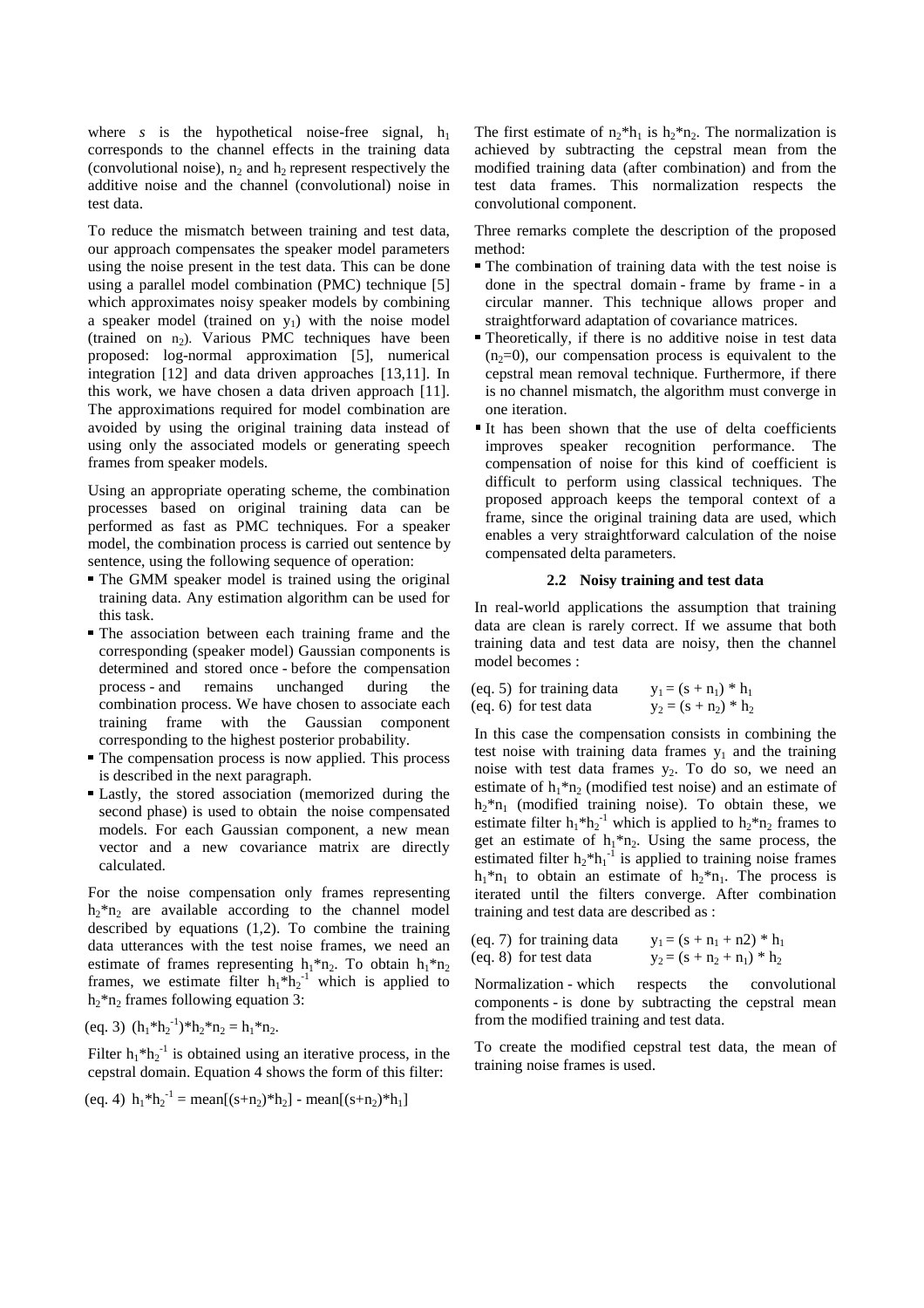## **3 EXPERIMENTAL RESULTS**

Two series of experiments are conducted. The first experiments use clean speech with an artificial adding of noise in order to assess the method under controlled conditions. The latter experiment simulates a real telephony application.

In both cases, a close set speaker identification scheme is used in order to evaluate the different solutions. The evaluation criterion is the percentage of good identification (number of good test / total number of test).

We used the LIA reference system: AMIRAL. The speaker models are GMM with 128 Gaussian components, each represented by a mean vector, a diagonal covariance matrix and a weight. The models are estimated by EM algorithm, using an ML framework. The speech signal is represented by a 16 cepstral coefficient vector each 10 ms. No delta or delta-delta are used.

#### **3.1 Data, noise protocol**

Two different corpora are used:

- The first one (BREF) is a subset of Bref (read speech, recorded in a quiet environment). This subset contains records of 40 speakers. The speaker models are learned using two sentences totaling 30 s of speech. 120 tests (3 tests per speaker) are available, each lasting about 15 seconds. Data were recorded at 16 kHz.
- The second corpus (SWITCHB) comes from the NIST evaluation. It is a subset of the Switchboard database. The speech segments correspond to real telephone conversations, recorded during several sessions with different lines and environmental conditions.

The experiments were conducted using 100 speakers. Each model was learned using 2 minutes of speech recorded during 2 different sessions. 190 tests were available with a mean duration of about 30s (per test). The records were digitized using an 8 kHz frequency.

The noise was added (for BREF experiments) by a direct addition of the noise signal to the corpora signals. Different signal/noise ratios (clean = 35 dB, 15 dB, 8 dB) are proposed. Two different noises are used: for training data, a white noise is used and for test data a real cocktail party noise is used.

#### **3.2 Experiments using clean training and noisy tests (BREF)**

Table 1 shows the results obtained with clean training data and noisy test data. Three comments can be made:

- The performance decreases drastically if no compensation is used (from 98.3 % of good identification using clean test data to 7.5 % at 8 dB).
- Using a noise compensation technique allows an important gain. The best technique (compensation of the additive noise only) obtains 95 % of good identification using noisy test data (8 dB) compared to

7.5 % without normalization. The two techniques proposed in this paper perform better than a classical cepstral mean subtraction (CMS) technique (95 % compared to 21.6 %).

 Compensation of both additive and convolutive noises does not seem to allow a gain compared to additive noise compensation. This point could be explained by the nature of the database. All the records were made using the same microphone and the convolutive component was not very different from one record to another.

|                 | Test data SNR (Training at 35 dB) |        |        |
|-----------------|-----------------------------------|--------|--------|
|                 | 35 dB                             | 15 dB  | 8 dB   |
| No compensation | 98.3%                             | 38.3 % | 7.5 %  |
| <b>CMS</b>      | 98.3%                             | 70.8%  | 21.6 % |
| Compensation of | 98.3 %                            | 97.5 % | 95 %   |
| additive noise  |                                   |        |        |
| Compensation of |                                   |        |        |
| add, and conv.  | 97.5 %                            | 95 %   | 88.3%  |
| noises          |                                   |        |        |

Table 1: Identification ratio with "cocktail party" noise in test at different levels of SNR depending on different compensation techniques. Training data are clean. Close-set identification tests using BREF corpora, 40 speakers and 120 tests.

#### **3.3 Experiments using noisy traini**n**g and test data (BREF)**

Table 2 shows the results obtained with both noisy test data and noisy training. Without noise compensation, the performance decreases when the test SNR decreases. Compensating only the test noise allows a limited gain (30.7% for 16.6%, using 8 dB SNR for test data) when the test data are noisy. If the data test are clean, the compensation of only the test noise does not bring any gain. Using the compensation of both training and test noises allows a large gain in terms of performance in all the situations. The performances are always comparable to those obtained using clean test and training data (91.6 % using 8 dB test and training data to 98 % using clean data).

|                  | Test data SNR (training at 8 dB) |       |        |
|------------------|----------------------------------|-------|--------|
|                  | 35 dB                            | 15 dB | 8 dB   |
| No compensation  | 40.8%                            | 30 %  | 16.6 % |
| Compensation     | 40 %                             | 35.8% | 30.7 % |
| (test only)      |                                  |       |        |
| Compensation     | 97.5 %                           | 94.2% | 91.6 % |
| (train and test) |                                  |       |        |

Table 2: Identification ratio with "cocktail party" noise in test at different levels of RSB depending on different compensation techniques. Training data is noisy (white noise and SNR=8 dB). Close-set identification tests using BREF corpora, 40 speakers and 120 tests.